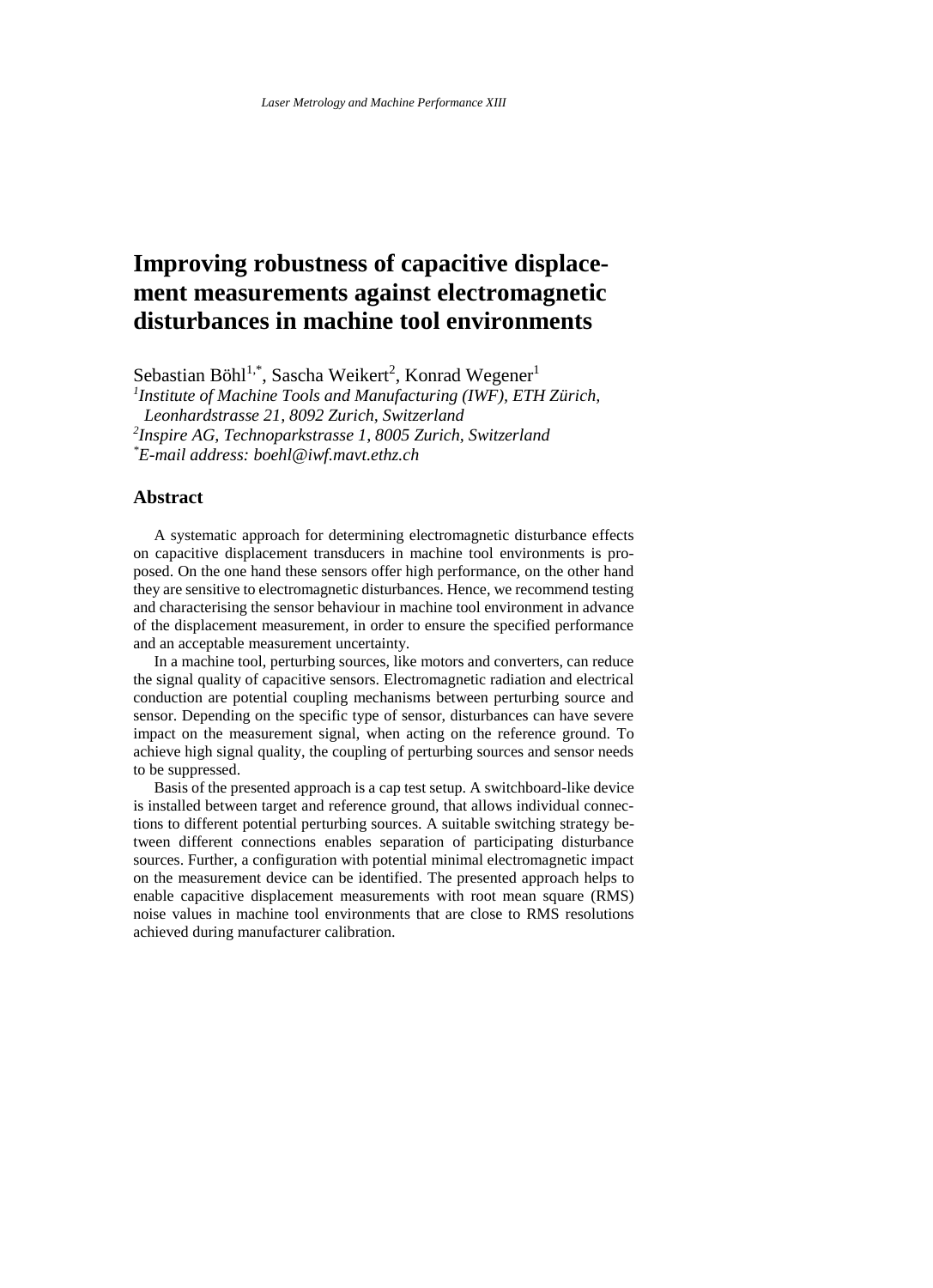## **1 Introduction**

Geometric testing of machine tools is an essential part of the machine tool acceptance process. Based on the ISO 230 series, testing procedures are defined to determine geometric accuracy of machine tools, which include component errors and position and orientation errors [1]. The testing of geometric accuracy of rotary axes is described in detail in ISO 230-7 [2]. Spindles are crucial components of machine tools, when chip removing processes are involved [3]. Depending on the type of spindle and the specific application purpose, different ranges of accuracy can be found in the market. In table 1 typical ranges of total radial error motion values for different types of spindles are indicated.

In order to verify specified tolerances, appropriate measurement techniques and devices are required. Non-contact capacitive displacement sensors can provide the necessary performance to carry out spindle measurements [4]. They are favourable, because of their capability of high resolution and large bandwidth. In dependence of their design and principle function, these sensors may show a high sensitivity to environmental disturbance effects.

Among others, electromagnetic disturbances can cause severe performance degradation, called electromagnetic interference (EMI). Prerequisite for the occurrence of disturbances are perturbing sources, that interact with the sensor, and available coupling paths between perturbing sources and sensor [5]. In case of geometric testing, the machine tool to be tested is given and cannot be modified regarding EMI. Therefore, the task is to prevent or to weaken coupling paths, like those based on electromagnetic radiation and electrical conduction.

The measurement device utilized for spindle measurements at the IWF is a Spindle Error Analyzer (SEA) from Lion Precision, which consists of five capacitive sensors (C7-C) and corresponding drivers (DMT20). The capacitive sensors have a sensitivity of 80 mV/ $\mu$ m, a measuring range of  $\pm 125 \mu$ m ( $\pm 10 \text{ V}$ ), a bandwidth of 15 kHz and are operated in single-ended mode. The housings of the sensors are connected to the reference ground.

A National Instruments™ data acquisition unit (NI USB-6251) with 16 bitresolution ( $\approx$  3.8 nm) is used to digitise the analogue signal, which is recorded in a measurement computer.

Experiments were carried out on the machine tool Präzoplan® [6], which is equipped with a Siemens SINUMERIK 840D SL CNC system. Linear drives and the spindle are controlled by SINAMICS S120 modules in standard configuration.

| air bearing spindle                                               |  | $nm \leq Exc \leq 100$ |  | nm |
|-------------------------------------------------------------------|--|------------------------|--|----|
| precision rolling bearings spindle $0.1 \mu m < E_{XC} < 1 \mu m$ |  |                        |  |    |
| spindle for standard machine tool                                 |  | $Exc > 1$ um           |  |    |

**Table 1:** Typical ranges of total radial error motion values (Exc) for spindles.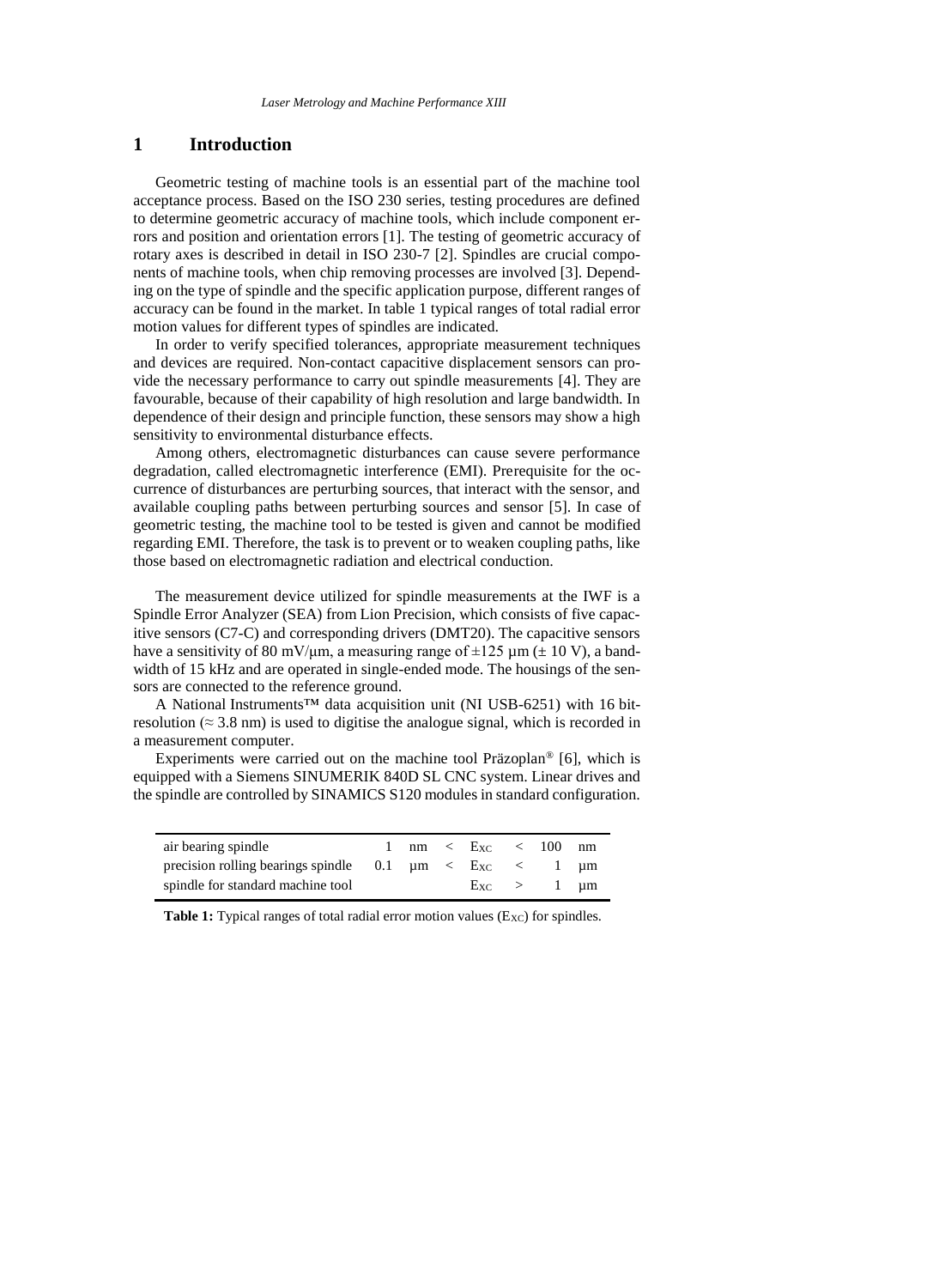# **2 Problem Statement**

The spindle error motion can be determined using the setup according to ISO 230-7 [2] shown in fig. 1a. The position and orientation of a test mandrel, typically made of steel, mounted in the spindle, are determined with five capacitive displacement sensors. A shaft grounding ring [7], connected to the reference ground of the measurement device, can be employed for target grounding in standstill and during spindle rotation. This ring consists of conducting fibres, which are combined to a brush. To enhance conduction between brush and target, the mandrel is coated with a silver paint. The sensor fixture, also typically made of steel, is mounted directly on the machine tool table.

In a spindle measurement setup, the sensor is part of the structural loop between spindle and machine tool table. In addition, this mechanical closing implies electrical consequences [8]. The sensor system, consisting of the sensor driver, cable and sensor, is coupled to the electrical system of the machine tool. A highly simplified equivalent circuit diagram of the measurement setup for one sensor is shown in fig. 1b. Depending on setup and mounting aspects, different impedances may be introduced. Materials of components can have different specific ohmic material resistances or inductive properties, resulting in impedances  $Z_i$ . Furthermore, contact impedances  $Z_{ci}$  may be generated by the assembly of components due to contact resistances and to desired or undesired capacities. Disturbing voltages  $U_{Di}$  in combination with the impedances  $Z_i$  and  $Z_{ci}$  may mistune the measurement circuit. As consequence, the indicated value given by the evaluation unit might not only result from a mechanical change in gap width between sensor and



**Figure 1: (a)** Typical spindle measurement setup according to ISO 230-7 [2]. **(b)** Equivalent circuit for spindle measurement setup with reference ground *, protec*tive earth ground PE, perturbing voltage sources  $U_{Di}$ , contact impedances  $Z_{ci}$ , material impedances  $Z_i$  and measurement impedance  $Z_M$ .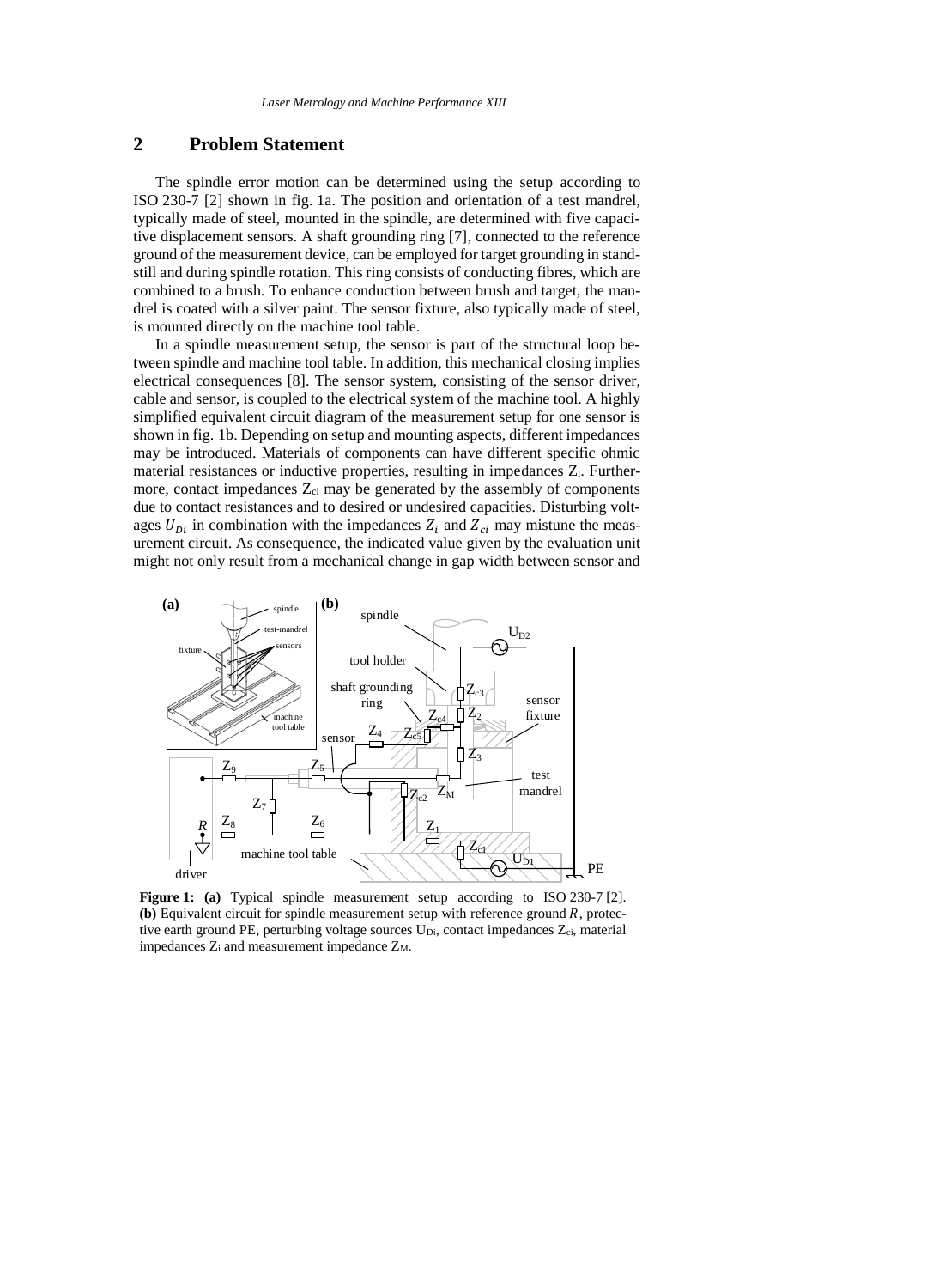#### *Laser Metrology and Machine Performance XIII*

target, but also may contain components due to the disturbing voltages  $U_{Di}$ , which are generated in the machine tool. Potential sources for these disturbances are power electronics, drives and motors. Disturbances may encounter and travel as parasitic currents in the protective earth system (PE) of the machine tool [5].

The sensor target behaviour may be approximated, in the simplest way, by the impedance  $Z_M$  (fig. 1b), which consists of the measuring capacitance  $C_M$ , a loss resistance  $R_L$  and the resistance  $R_{iso}$ , representing the isolating behaviour of air in the gap between sensor electrode and target [9]. Changes in gap width  $\Delta z(t)$ between sensor and target result in changes of the measuring capacitance  $C_M$ , which are detected in the downstream evaluation unit. The post processed value is transferred to the measurement computer as an indicated value  $y(t)$ . The impedance  $Z_M$  is a function of the voltage excitation frequency  $\omega$  in the measuring circuit. The cable from the sensing device to the driver may introduce additional capacitive, inductive and resistive impedances. In order to detect mainly the desired changes of the capacitance  $C_M$ , due to mechanical variation in gap width, the different impedances of the measuring circuit need to be matched properly [9].

Assuming, that power electronics of the machine tool are the major perturbing sources and that disturbances couple into the measurement system by conduction, a galvanic separation of the measurement setup from the machine tool is regarded as a high potential method for weakening impacts of disturbances. This separation can be accomplished by using isolators. Beside the increase of resistance, such galvanic separations may introduce undesired capacities, which demand careful consideration. Compared to the measurement capacity these parasitic capacities shall be small [9].

The proposed testing method in this paper can be used to test the performance of the capacitive measurement system in different measurement setup configurations in machine tool environments. Especially, the effectiveness of the electrical decoupling of the measurement circuit from the machine tool can be tested.

Different potential coupling paths from perturbing sources into the sensor system and the measurement device are possible (see fig. 1b):

- 1. Disturbances may be transported via conduction from the spindle rotor via tool interface, tool holder, test mandrel and grounding ring into the grounding path.
- 2. Disturbances may travel, also via conduction, from the machine tool table via fixture and sensor housing into the grounding path.
- 3. Electromagnetic radiation generated by the machine tool, that acts on the sensor cables, couples into the shield and further into the reference ground.
- 4. Disturbances from the grid couple into the measurement system via the power supply either of the sensor drivers or the data acquisition unit. Disturbances may be generated in the sensor driving system, the data acquisition unit or the measurement computer equipment.
- 5. Disturbances, that are not caused by the machine tool, may couple into the measurement system via electromagnetic radiation (e.g. disturbances coming from various kinds of radio technology).

The mentioned coupling paths can be divided into three groups, namely those which are related to sources located in the machine tool  $(1-3)$ , those which are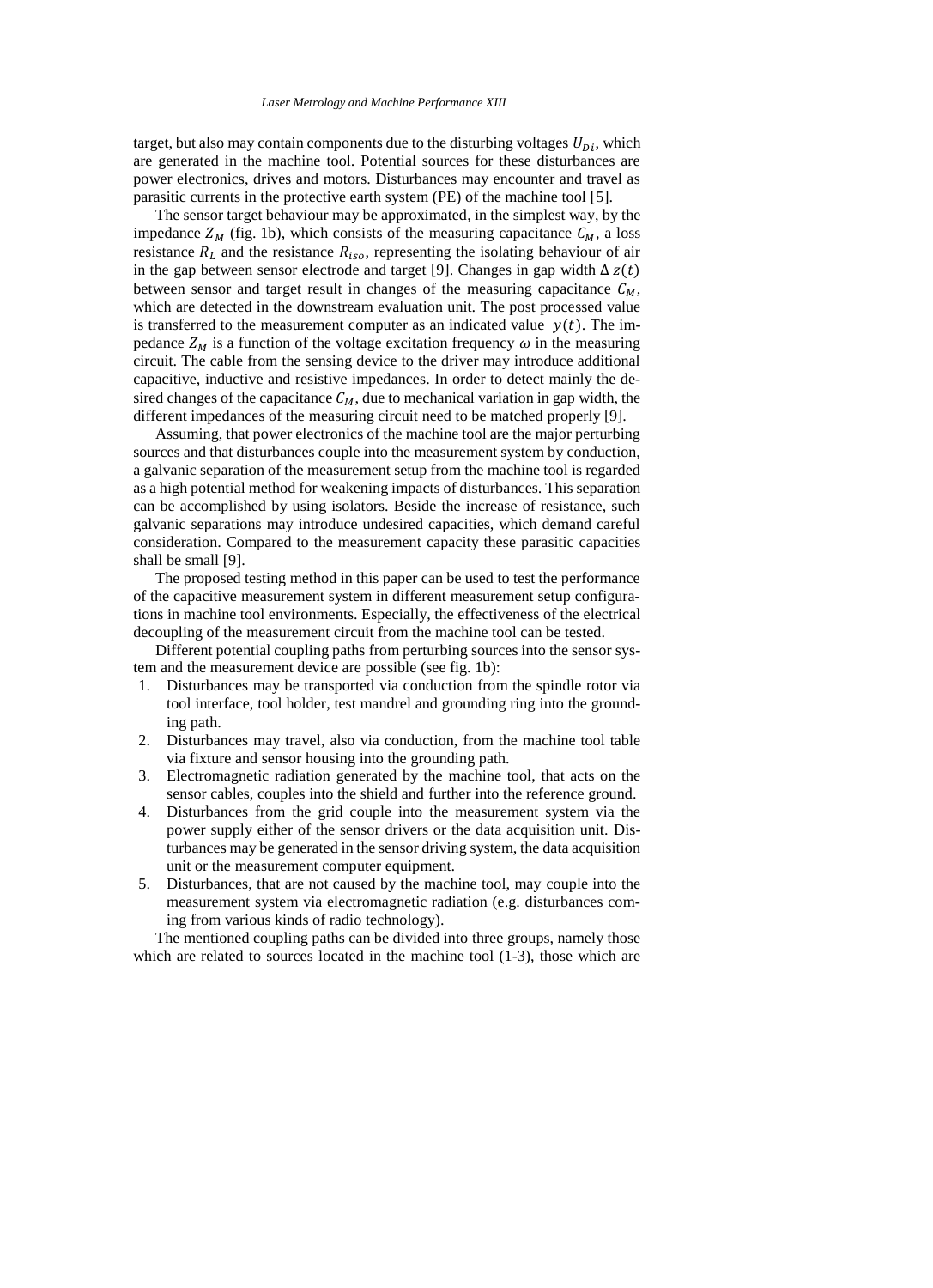caused in the power supply of the measurement device or originate in the auxiliary equipment (4), and those which do not need a cable connection and are neither caused by the machine tool nor the measurement device (5).

The proposed method in this paper and the corresponding device mainly focus on the first two machine tool driven sources and related coupling mechanisms. Disturbances due to radiation acting on cables are weakened by cable shielding and adequate placing of cables, e.g. avoiding cable loops [5]. These are not further discussed. To reduce the impact of influences caused in the power supply of the measurement device a line filter can be applied or a battery as power supply can be used.

# **3 Testing Device**

Nominally in a displacement measurement changes in gap width  $\Delta z(t)$  between sensing electrode and target are evaluated. Due to the imperfect sensor behaviour and disturbing effects, as mentioned above, the output  $y(t)$  of the sensor system, contains not only the mechanical target displacement, but also effects arising from disturbances  $v(t)$ . Therefore, the output  $v(t)$  is a function of the target displacement  $\Delta z(t)$  and disturbances  $v(t)$ . In order to analyse the influence of disturbances  $v(t)$  independently of a mechanical displacement  $\Delta z(t)$ , the relative motion between target and sensor needs to be suppressed,  $\Delta z(t) \coloneqq 0$ . Hence, the target and the sensor shall be mechanically coupled. This configuration is accomplished by a so-called cap test [10].

The novel test setup (fig. 2) is an extension of the regular cap test and is derived from the spindle measurement setup (fig. 1a):

Instead of measuring the displacement of a test mandrel, the sensors are mounted in an electrically conducting fixture and are capped with a steel target. A polycarbonate isolator is placed between sensor fixture and target. Polyamide screws are used for assembly. Thus, target and sensor housings are galvanically decoupled electrically and rigidly coupled mechanically.

The spindle measurement sensor fixture is replaced by a polycarbonate apparatus that is mounted on the machine tool table and carries the capped capacitive sensors and the shaft grounding ring. In this configuration the grounding ring is split in half. The segments are placed on two different height levels to avoid direct contact of the fibres of the two split rings. Despite the different height levels, the silver paint enables electrical conduction between the two ring segments.

In addition to the steel test mandrel, which is used for the geometric spindle testing, an electrically isolating mandrel is used. This mandrel consists of a cylinder, which is made of cotton fabric-base laminate with a phenolic resin matrix (EN PF CC 201, resofil). Analogous to the standard test mandrel, this cylinder is coated partly with a silver paint for electrical conduction from one half of the split grounding ring to the other. The resin cylinder can be used for assessing the effectiveness of electrical isolation of the measurement setup from the spindle.

All components of the test setup are nominally galvanically decoupled from each other. However, an electrical coupling between different components can be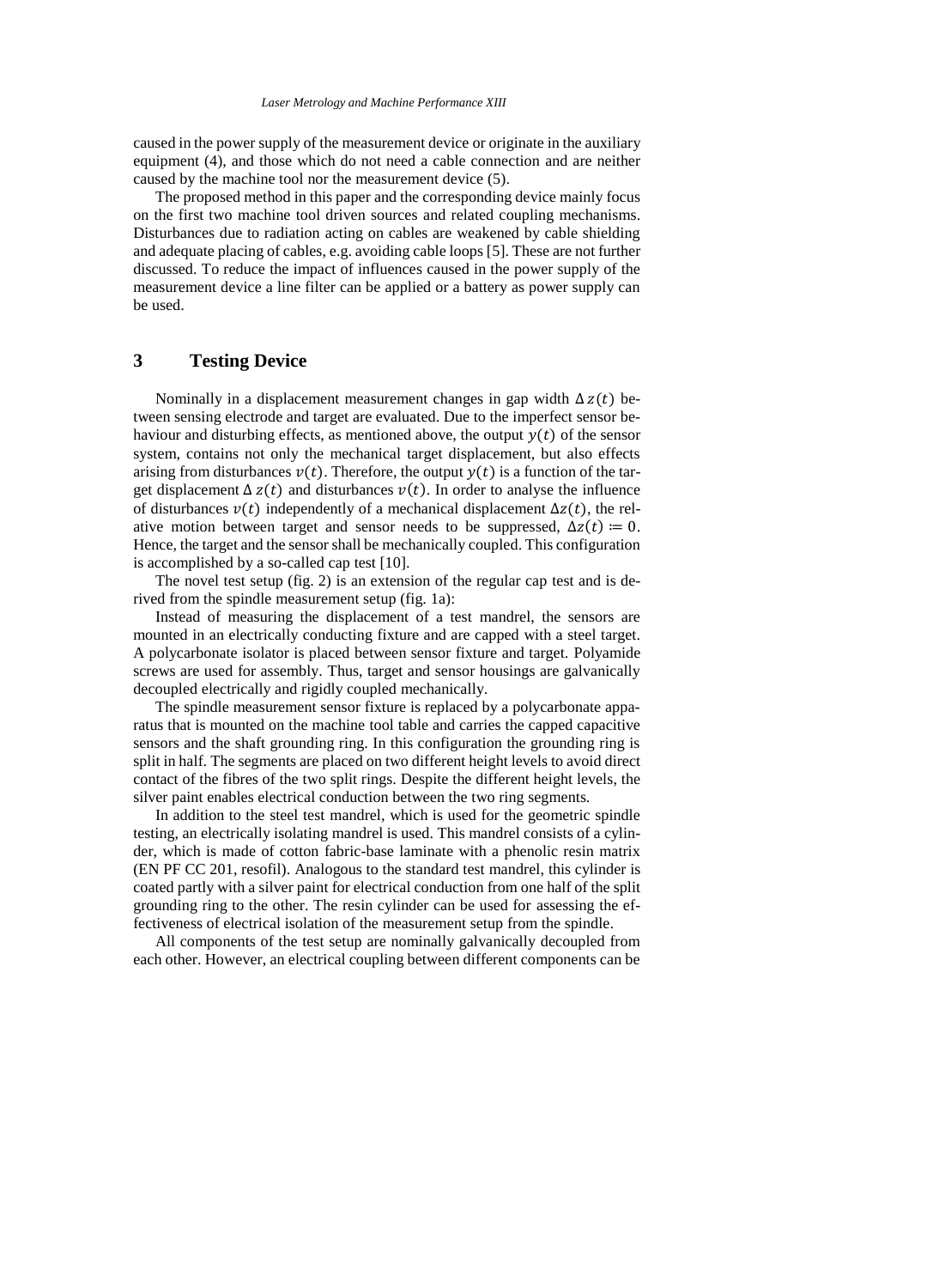#### *Laser Metrology and Machine Performance XIII*



**Figure 2:** Schematic of test device and switchboard.

| <b>Switchboard Configuration</b><br>Test |                |          |          |          |          |          |          |             |                                      |  |  |
|------------------------------------------|----------------|----------|----------|----------|----------|----------|----------|-------------|--------------------------------------|--|--|
| Case                                     |                | Τ1       |          | Τ2       |          |          |          | Description |                                      |  |  |
|                                          |                |          | ii       | iii      | a        | b        | K        | M           |                                      |  |  |
|                                          |                | $\theta$ |          | $\Omega$ | -1       | $\theta$ | $\theta$ | $\Omega$    | target coupled to machine tool table |  |  |
|                                          | DI             | $\theta$ |          | $\theta$ | $\Omega$ | 1        | $\left($ | $\Omega$    | fully decoupled cap test             |  |  |
|                                          | D <sub>2</sub> |          |          | $\theta$ | $\Omega$ |          |          |             | target coupled to spindle            |  |  |
|                                          | D3             |          | $\theta$ | $\Omega$ | 0        | 1        | -1       | $\Omega$    | decoupled spindle measurement setup  |  |  |
|                                          | 1)4            | $\theta$ |          | $\Omega$ |          | $\theta$ | $\theta$ | $\theta$    | target coupled to machine tool table |  |  |

**Table 2:** Switching configurations for the test device discussed in this paper.

established via a switchboard-like device (fig. 2). The switches  $T - \{i, ii, iii\}$  and *K* allow either a target configuration reflecting a floating ground, a direct coupling to reference ground *R* or a grounding path in which a rotating test mandrel is included. Instead, the switch  $G - \{a, b\}$  in combination with switch *M* can be used to electrically interconnect either the spindle, the machine tool table or both with the reference ground. In table 2 test cases and corresponding settings on the switchboard are stated, which will be discussed in the following section.

## **4 Results**

The following described experiments were carried out to enable the localisation and analysis of impacts of perturbing sources as well as assessing the effectiveness of isolating the measurement setup from the machine tool. The sampling frequency for the experiments discussed below is 250 kHz. In order to assess signal quality of the output  $y(t)$ , three different scalar measures are utilized, namely the root mean square value ( $RMS$ ), the mean value  $\bar{y}$  and the standard deviation s (definitions according to [11]).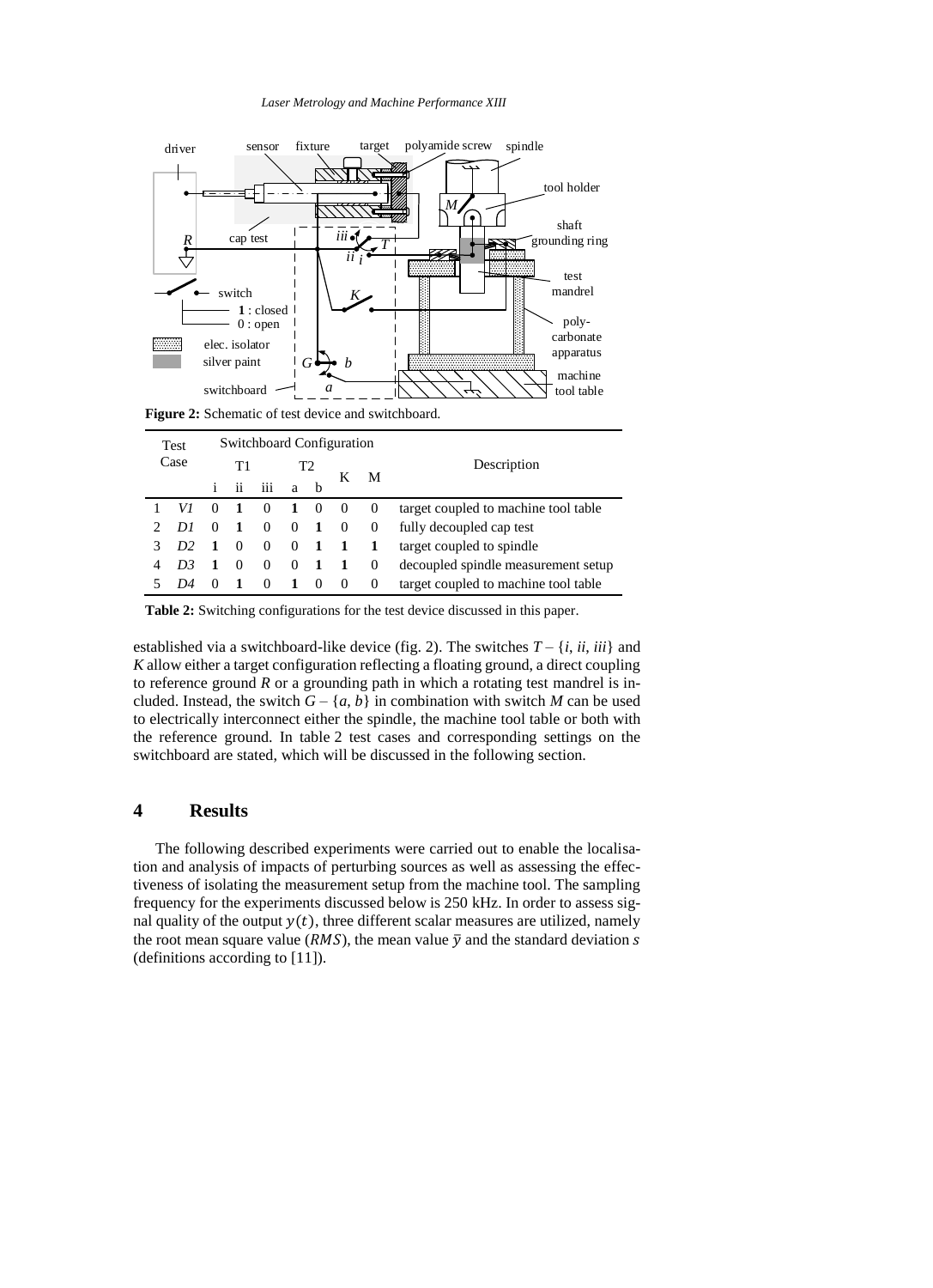In this work the stated RMS resolution for a sensor in the calibration report is regarded as the lowest limit, that can be accomplished with the specific sensor at hand. The standard deviation proves to be a highly sensitive indicator in the presence of electromagnetic disturbances.

*Test D1*: In order to determine a lower limit for the RMS value, that is reachable under shop floor conditions with the proposed test setup, a sensor is tested in the machine tool working volume with machine tool power-off. The target is directly coupled to the reference ground (configuration 2 in tab. 2). For the recorded signal, which is symmetric and has zero-mean, a RMS value of 7.7 nm is determined. In this case, due to the zero-mean, the RMS value and the signal standard deviation are identical. The RMS value is close to the one stated in the manufacturer calibration report ( $RMS = 6.6$  nm).

*Test D2*: The test device is set up in configuration 3 (tab. 2) on the machine tool, which is turned on. The target is galvanically decoupled from the machine tool table, but directly coupled to the spindle via the steel test mandrel and the shaft grounding ring segments. Therefore, effects of disturbances, travelling through the spindle into the measurement system, can be analysed. The test sequence is as follows, holding each state for  $T = 9$  s: Starting with position control inactive (NC OFF) and then switching position control on (NC ON) for all linear axes and the spindle unit, the influence of the position control on the sensor behaviour is tested. Next, the spindle follows a speed profile with speed steps of 100 rpm between 100 rpm and 1'000 rpm and following steps of 2'000 rpm from 2'000 rpm up to 24'000 rpm. After finishing the speed profile, the spindle runs down, stops, remains in NC ON and finally the NC is turned off. The recorded signal and the calculated quality measures are shown in fig. 3 (red graphs). For the signal in operating mode NC OFF a standard deviation of 9.5 nm is calculated. Turning the machine in NC ON results in an increase of signal amplitude. The standard deviation remains between 105 nm and 135 nm until the NC is turned OFF again. The range of the shift of mean value over the whole sequence is  $\Delta_{\text{mean,range}} \approx 60 \text{ nm}$ . Turning position control off results in the same low signal amplitudes, as observed in the beginning of the test sequence.

*Test D3:* The switching board configuration of *Test D2* is kept constant, but the steel test mandrel is replaced by the resofil cylinder (switch *M* open in fig. 2, configuration 4 in tab. 2). In doing so, the test setup is galvanically decoupled from the machine tool table as well as from the spindle. The same sequence as in *Test D2* is carried out. The measured signal is almost symmetric around the mean of each single tested operating condition (fig. 3, blue graphs). The shift of the mean stays in the range of  $\Delta_{\text{mean,range}} \approx 12.7 \text{ nm}$ . The standard deviation is bounded for all tested operating conditions with  $s < 10.3$  nm. This configuration shows high robustness against electromagnetic disturbances.

The mean values of the signal standard deviation for each operating condition averaged over eleven repetitions are shown in fig. 4. The error bars indicate the uncertainty of the mean values ( $k = 2$ ), which includes uncertainty due to the resolution of the data acquisition unit and the standard deviation of the mean. The upper limit for the mean standard deviation, considering all tested operating conditions, is  $\bar{s}_{max} = 10.5$  nm  $\pm$  2.2 nm.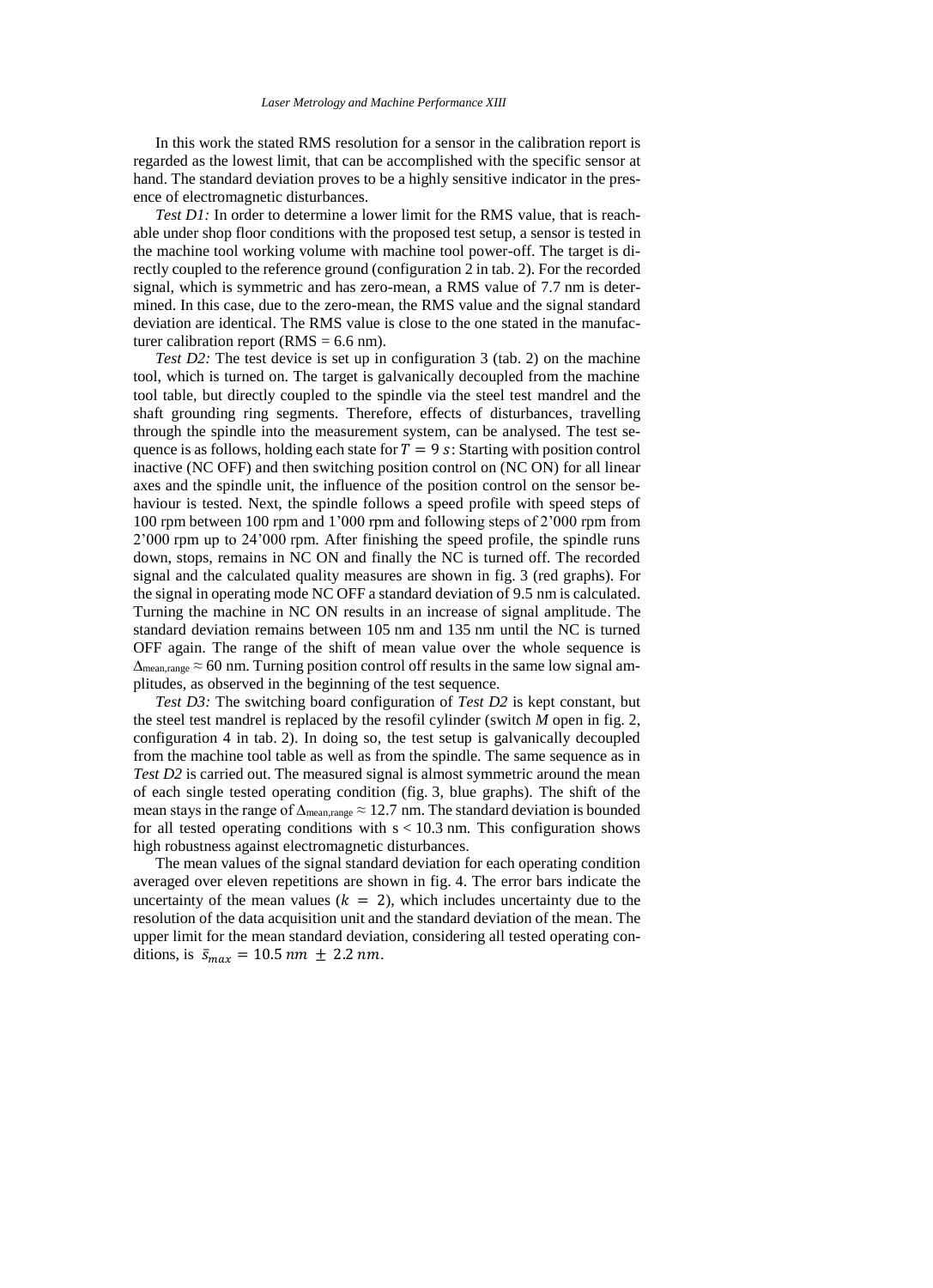#### *Laser Metrology and Machine Performance XIII*

*Test V1:* In order to analyse the influence of the machine tool table, the test setup is operated in configuration 1 (tab. 2). The test sequence, described above, is carried out. Fig. 5 shows the voltage time record for the case with spindle speed of 100 rpm. The voltage  $U(t)$ , measured between reference ground and machine



**Figure 3:** *Test D2*, target coupled to spindle; *Test D3*, target galvanically decoupled from machine tool: (a) time record for displacement output  $y(t)$  at spindle speed  $n$ ; **(b)** scalar quality measures.



**Figure 4:** Standard deviation for repeated tests in configuration of *Test D3*.



**Figure 5:** *Test V1*, target coupled to machine tool table, spindle speed 100 rpm: Time record in **(a)** full length and **(b)** zoom in on time scale.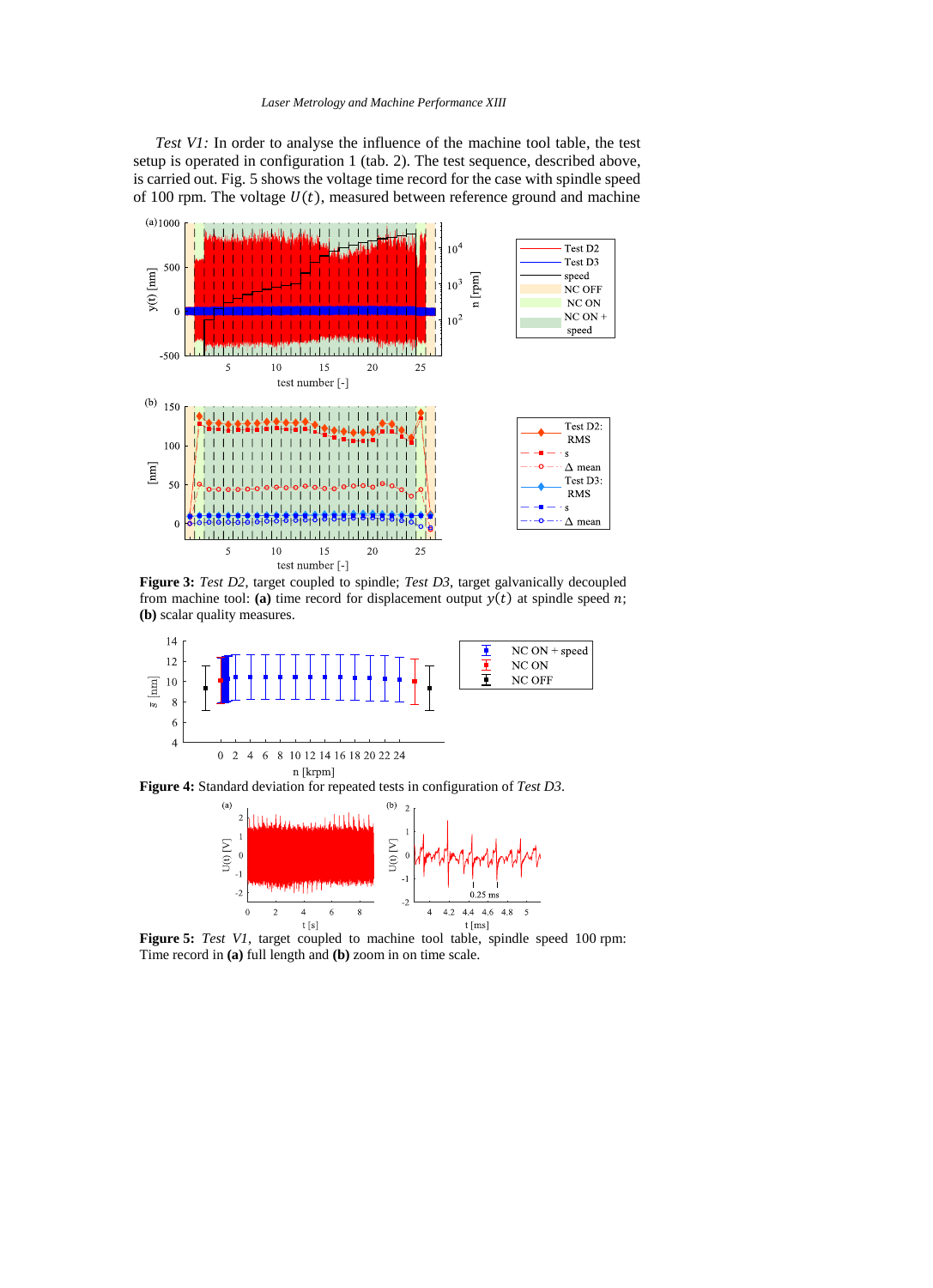tool table, shows a peak-to-peak value of approximately 4 V (fig. 5a). A more detailed look at the time record reveals a periodicity in the signal of 250 µs (fig. 5b), which corresponds to the current controller clock cycle time [12].

The switchboard configuration 5 (tab. 2) is tested in *Test D4*. This is the same configuration as for *Test V1*, only now the sensor displacement signal is recorded.

The data of *Test V1*, *Test D4* and *Test D3* are evaluated in frequency domain. A map is generated (fig. 6), which depicts the amplitude of the frequency components in relation to rotational spindle speed n. In the map of *Test V1* distinct vertical lines are apparent, especially accentuated at the frequencies 8 kHz and 12 kHz. The displacement data of *Test D4*, shows similar distinct lines. The target is coupled to the machine tool table in *Test V1* as well as in *Test D4*. The occurrence of the same distinct frequencies in both measurements, voltage and displacement, suggests, that disturbing voltages in the PE system of the machine tool influence the capacitive displacement measurement. Further, in case of galvanically decoupling the target from the machine tool (*Test D3*), the maximum amplitude can be reduced markedly compared to *Test D4*. This observation supports the hypothesis, that the impact of electromagnetic disturbances can be weakened by galvanic decoupling of the measurement setup from the machine tool.



**Figure 6:** Frequency map: *Test V1*, target only coupled to machine tool table (voltage measurement); *Test D4*, target only coupled to machine tool table (displacement measurement); *Test D3*, decoupled spindle measurement setup (displacement measurement).